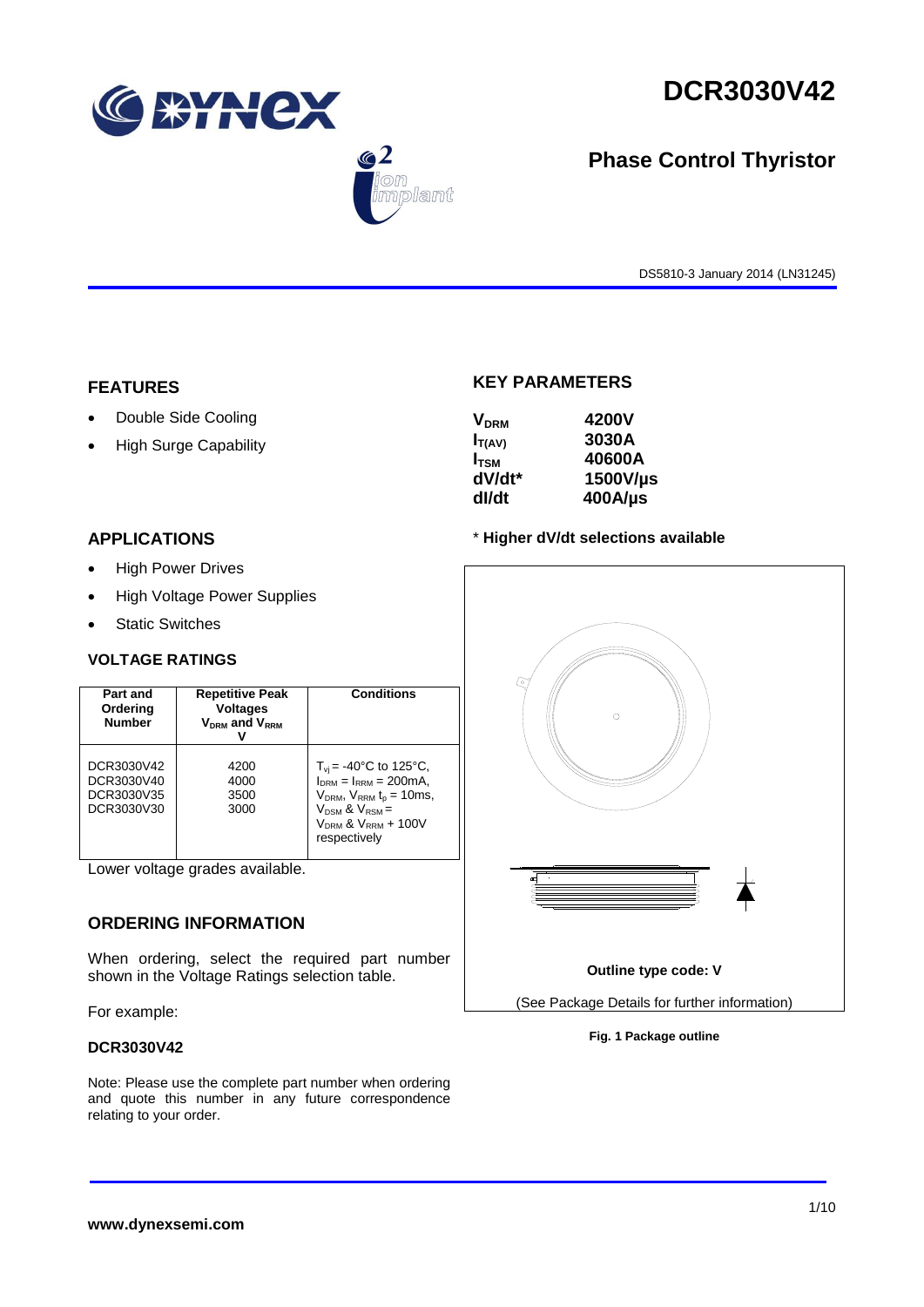



# **CURRENT RATINGS**

**Tcase = 60°C unless stated otherwise**

| Symbol              | <b>Parameter</b>                     | <b>Test Conditions</b>   | Max. | <b>Units</b> |
|---------------------|--------------------------------------|--------------------------|------|--------------|
| Double Side Cooled  |                                      |                          |      |              |
| $I_{T(AV)}$         | Mean on-state current                | Half wave resistive load | 3030 | A            |
| I <sub>T(RMS)</sub> | <b>RMS</b> value                     | -                        | 4760 | Α            |
| Iτ                  | Continuous (direct) on-state current | $\overline{\phantom{0}}$ | 4550 | Α            |

# **SURGE RATINGS**

| Symbol      | <b>Parameter</b>                        | <b>Test Conditions</b>                            | Max. | Units             |
|-------------|-----------------------------------------|---------------------------------------------------|------|-------------------|
| <b>ITSM</b> | Surge (non-repetitive) on-state current | 10ms half sine, $T_{\text{case}} = 125^{\circ}$ C | 40.6 | kA                |
| $l^2t$      | $I2t$ for fusing                        | $V_R = 0$                                         | 8.24 | MA <sup>2</sup> s |

# **THERMAL AND MECHANICAL RATINGS**

| Symbol                         | <b>Parameter</b>                      | <b>Test Conditions</b>                      | Min.        | Max.           | <b>Units</b> |      |
|--------------------------------|---------------------------------------|---------------------------------------------|-------------|----------------|--------------|------|
| $R_{th(j-c)}$                  | Thermal resistance – junction to case | Double side cooled                          | DC          |                | 0.00746      | °C/W |
|                                |                                       | Single side cooled                          | Anode DC    | ٠              | 0.0130       | °C/W |
|                                |                                       |                                             | Cathode DC  | $\blacksquare$ | 0.0178       | °C/W |
| $R_{th(c-h)}$                  | Thermal resistance – case to heatsink | Clamping force 54kN<br>Double side          |             | ٠              | 0.002        | °C/W |
|                                |                                       | (with mounting compound)                    | Single side |                | 0.004        | °C/W |
| $T_{\rm\scriptscriptstyle VI}$ | Virtual junction temperature          | Blocking V <sub>DRM</sub> / <sub>VRRM</sub> |             |                | 125          | °C   |
| $T_{\text{stg}}$               | Storage temperature range             |                                             |             | $-55$          | 125          | °C   |
| $F_m$                          | Clamping force                        |                                             |             | 48.0           | 59.0         | kN   |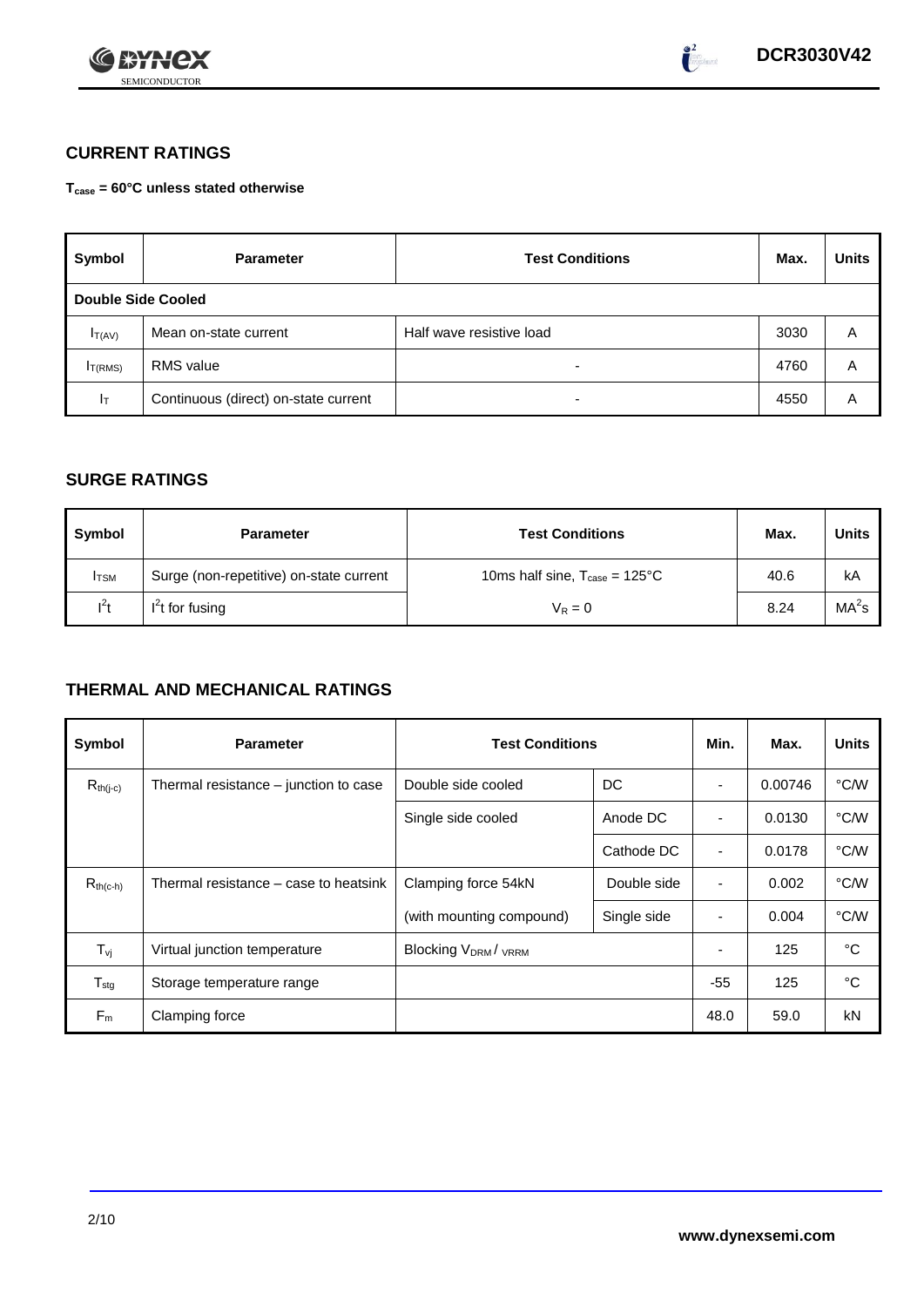

# **DYNAMIC CHARACTERISTICS**

| Symbol           | <b>Parameter</b>                              | <b>Test Conditions</b>                                                                          |                                                     | Min.                     | Max.       | <b>Units</b> |
|------------------|-----------------------------------------------|-------------------------------------------------------------------------------------------------|-----------------------------------------------------|--------------------------|------------|--------------|
| <b>IRRM/IDRM</b> | Peak reverse and off-state current            | At $V_{RRM}/V_{DRM}$ , $T_{case} = 125^{\circ}C$                                                |                                                     | $\overline{\phantom{a}}$ | 200        | mA           |
| dV/dt            | Max. linear rate of rise of off-state voltage | To 67% $V_{DRM}$ , T <sub>i</sub> = 125°C, gate open                                            |                                                     | $\blacksquare$           | 1500       | $V/\mu s$    |
| dl/dt            | Rate of rise of on-state current              | From 67% $V_{DRM}$ to 2x $I_{T(AV)}$                                                            | Repetitive 50Hz                                     | $\blacksquare$           | 200        | $A/\mu s$    |
|                  |                                               | Gate source 30V, 10 $\Omega$ ,                                                                  | Non-repetitive                                      |                          | 400        | $A/\mu s$    |
|                  |                                               | $t_r$ < 0.5µs, T <sub>i</sub> = 125°C                                                           |                                                     |                          |            |              |
| $V_{T(TO)}$      | Threshold voltage - Low level                 | 200A to 1700A at $T_{\text{case}} = 125^{\circ}C$                                               |                                                     | $\overline{\phantom{a}}$ | 0.82       | $\vee$       |
|                  | Threshold voltage - High level                |                                                                                                 | 1700A to 7000A at $T_{\text{case}} = 125^{\circ}$ C |                          | 0.98       | V            |
| $r_{\text{T}}$   | On-state slope resistance – Low level         | 200A to 1700A at $T_{\text{case}} = 125^{\circ}\text{C}$                                        |                                                     |                          | 0.292      | $m\Omega$    |
|                  | On-state slope resistance - High level        | 1700A to 7000A at $T_{\text{case}} = 125^{\circ}$ C                                             |                                                     |                          | 0.198      | $m\Omega$    |
| $t_{\text{qd}}$  | Delay time                                    | $V_D = 67\% V_{DRM}$ , gate source 30V, 10 $\Omega$                                             |                                                     | <b>TBD</b>               | <b>TBD</b> | μs           |
|                  |                                               | $t_r = 0.5 \mu s$ , $T_i = 25^{\circ}C$                                                         |                                                     |                          |            |              |
| $t_{q}$          | Turn-off time                                 | $T_i$ = 125°C, $V_R$ = 200V, dl/dt = 1A/µs,                                                     |                                                     | 250                      | 500        | μs           |
|                  |                                               | $dV_{DR}/dt = 20V/\mu s$ linear                                                                 |                                                     |                          |            |              |
| $Q_{\rm S}$      | Stored charge                                 | $T_i = 125^{\circ}C$ , dl/dt – 1A/µs, $V_{R\,pk} = 3000V$ ,<br>$VRM = 1700V$                    |                                                     | 1600                     | 3500       | μC           |
| IL.              | Latching current                              | $T_i = 25^{\circ}C$ , $V_D = 5V$                                                                |                                                     | $\overline{\phantom{a}}$ | 3          | A            |
| Iн               | Holding current                               | $T_i = 25^{\circ}C$ , R <sub>G-K</sub> = $\infty$ , I <sub>TM</sub> = 500A, I <sub>T</sub> = 5A |                                                     | ٠                        | 300        | mA           |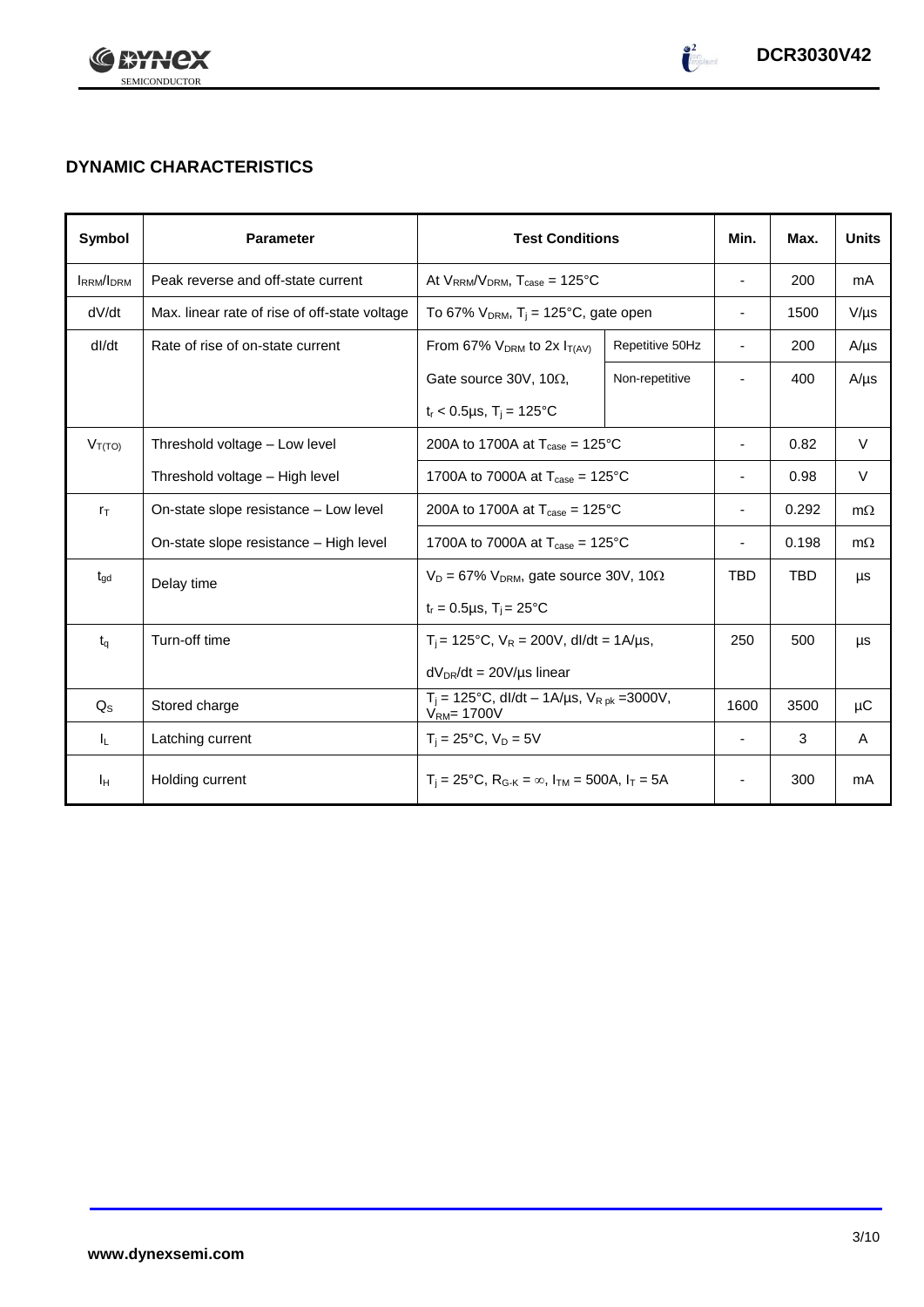

# **GATE TRIGGER CHARACTERISTICS AND RATINGS**

| Symbol          | <b>Parameter</b>         | <b>Test Conditions</b>                    | Max. | <b>Units</b> |
|-----------------|--------------------------|-------------------------------------------|------|--------------|
| V <sub>GT</sub> | Gate trigger voltage     | $V_{DRM} = 5V$ , $T_{case} = 25^{\circ}C$ | 1.5  | V            |
| VGD             | Gate non-trigger voltage | At $V_{DRM}$ , $T_{case} = 125^{\circ}C$  | TBD  | V            |
| IGТ             | Gate trigger current     | $V_{DRM}$ = 5V, $T_{case}$ = 25°C         | 350  | mA           |
| lgp             | Gate non-trigger current | $V_{DRM}$ = 5V, $T_{case}$ = 25°C         | TBD  | mA           |

# **CURVES**





 $V_{TM}$  **EQUATION** Where  $A = 0.866995$  $B = -0.042053$  $V_{TM} = A + B\ln(I_T) + C.I_T + D.\sqrt{I_T}$  C = 0.000100  $D = 0.014062$ these values are valid for  $T_i = 125^{\circ}C$  for  $I_T$  500A to 10000A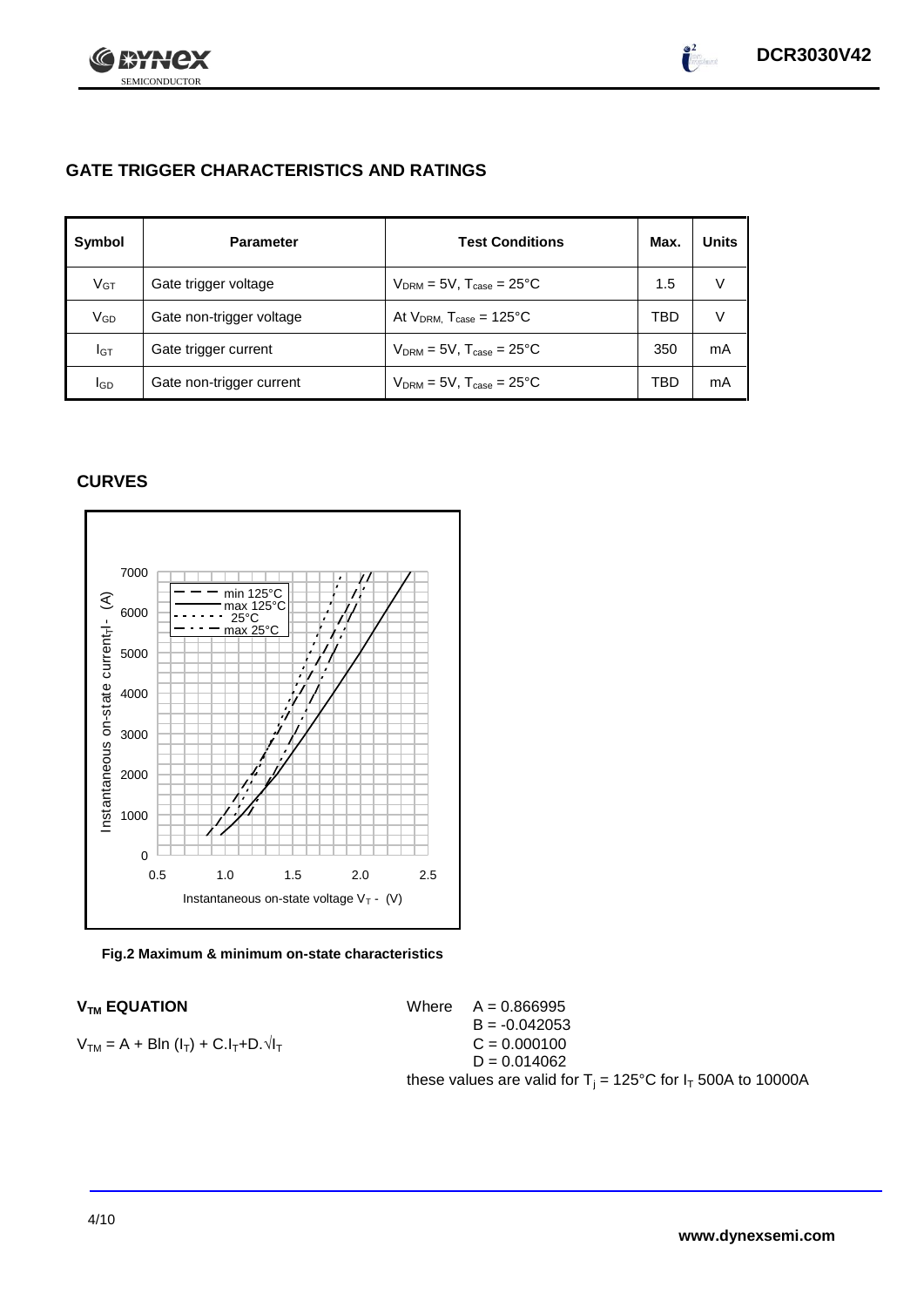



Mean on-state current,  $I_{T(A\vee)}$  - (A)

**Fig.5 Maximum permissible heatsink temperature, double side cooled – sine wave**

1000 2000 3000 4000

Mean on-state current,  $I_{T(AV)}$  - (A)

**Fig.6 On-state power dissipation – rectangular wave**

**DCR3030V42**

 $\int_0^2$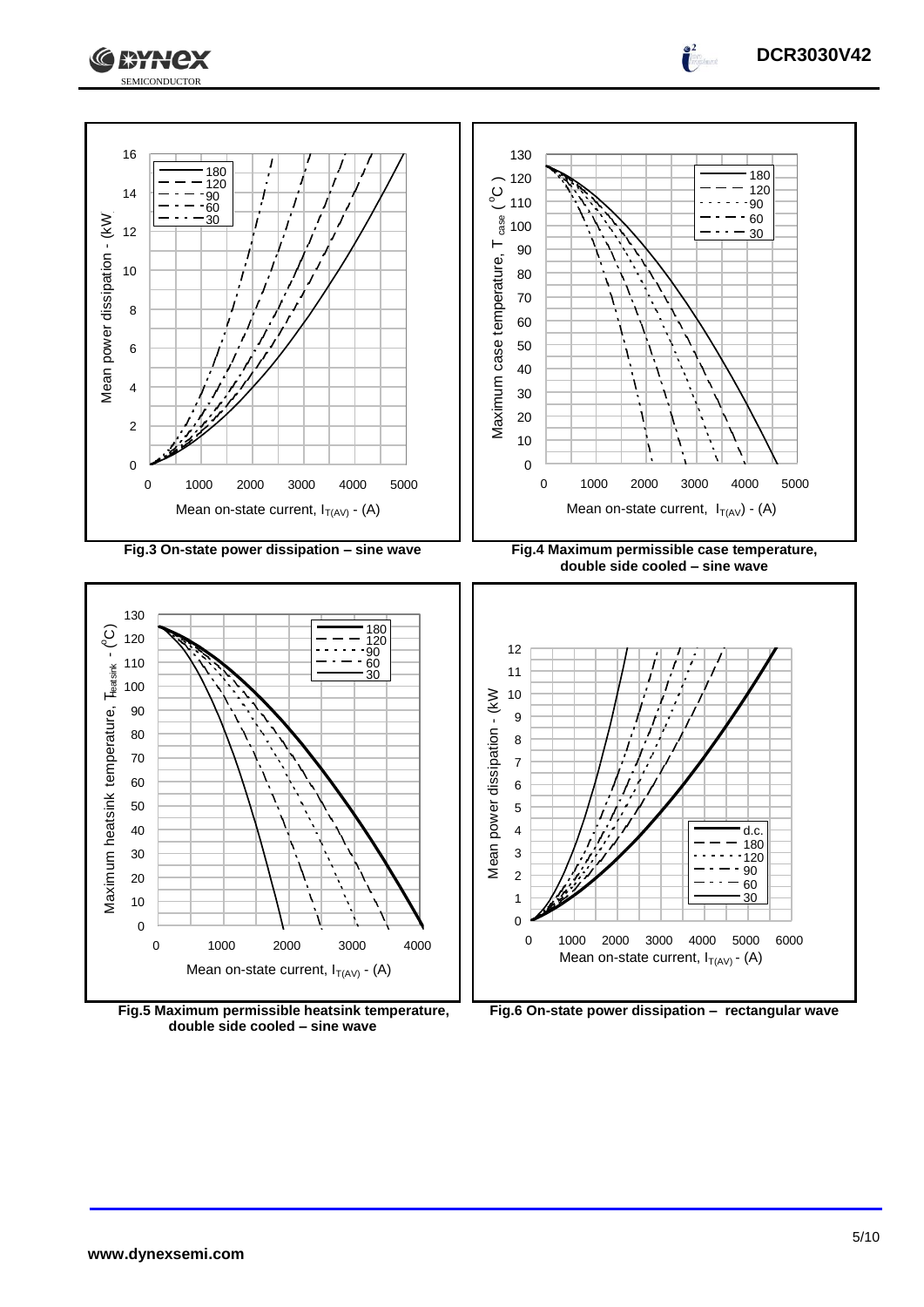







| Double side cooled  | $R_i$ (°C/kW) | 0.9206    | 1.8299    | 3.4022    | 1.3044  |
|---------------------|---------------|-----------|-----------|-----------|---------|
|                     | $T_i$ (s)     | 0.0076807 | 0.0579454 | 0.4078613 | 1.2085  |
| Anode side cooled   | R. (°C/kW)    | 0.9032    | 1.6719    | 3.0101    | 7.4269  |
|                     | $T_i$ (s)     | 0.0075871 | 0.0536531 | 0.3144537 | 5.624   |
| Cathode side cooled | $R_i$ (°C/kW) | 0.9478    | 2.0661    | 1.6884    | 13.0847 |
|                     | $T_i$ (s)     | 0.0078442 | 0.0645541 | 0.3894389 | 4.1447  |

 $Z_{\text{th}} = \sum [R_i \times (1 - \exp. (t/t_i))]$  [1]

 $\Delta R_{th(i-c)}$  Conduction

Tables show the increments of thermal resistance  $R_{th(j-c)}$  when the device operates at conduction angles other than d.c.

|                  | Double side cooling  |       |                  | Anode Side Cooling |       |                     | Cathode Sided Cooling |             |       |                     |
|------------------|----------------------|-------|------------------|--------------------|-------|---------------------|-----------------------|-------------|-------|---------------------|
|                  | $\Lambda Z_{th}$ (z) |       |                  |                    |       | $\wedge Z_{th}$ (z) |                       |             |       | $\Delta Z_{th}$ (z) |
| $\theta^{\circ}$ | sine.                | rect. | $\theta^{\circ}$ |                    | sine. | rect.               |                       | $A^{\circ}$ | sine. | rect.               |
| 180              | 1.34                 | 0.88  | 180              |                    | 1.34  | 0.88                |                       | 180         | 1.33  | 0.88                |
| 120              | 1.57                 | 1.30  | 120              |                    | 1.57  | 1.30                |                       | 120         | 1.57  | 1.29                |
| 90               | 1.83                 | 1.54  | 90               |                    | 1.84  | 1.54                |                       | 90          | 1.83  | 1.53                |
| 60               | 2.08                 | 1.81  | 60               |                    | 2.08  | 1.81                |                       | 60          | 2.07  | 1.80                |
| 30               | 2.27                 | 2.11  | 30               |                    | 2.28  | 2.11                |                       | 30          | 2.26  | 2.10                |
| 15               | 2.36                 | 2.28  | 15               |                    | 2.37  | 2.28                |                       | 15          | 2.35  | 2.26                |
|                  |                      |       |                  |                    |       |                     |                       |             |       |                     |

| Cathode Sided Cooling |                     |       |  |  |
|-----------------------|---------------------|-------|--|--|
|                       | $\wedge Z_{th}$ (z) |       |  |  |
| $\theta$              | sine.               | rect. |  |  |
| 180                   | 1.33                | 0.88  |  |  |
| 120                   | 1.57                | 1.29  |  |  |
| 90                    | 1.83                | 1.53  |  |  |
| 60                    | 2.07                | 1.80  |  |  |
| 30                    | 2.26                | 2.10  |  |  |
| 15                    | 2.35                | 2.26  |  |  |
|                       |                     |       |  |  |

**Fig.9 Maximum (limit) transient thermal impedance – junction to case (°C/kW)**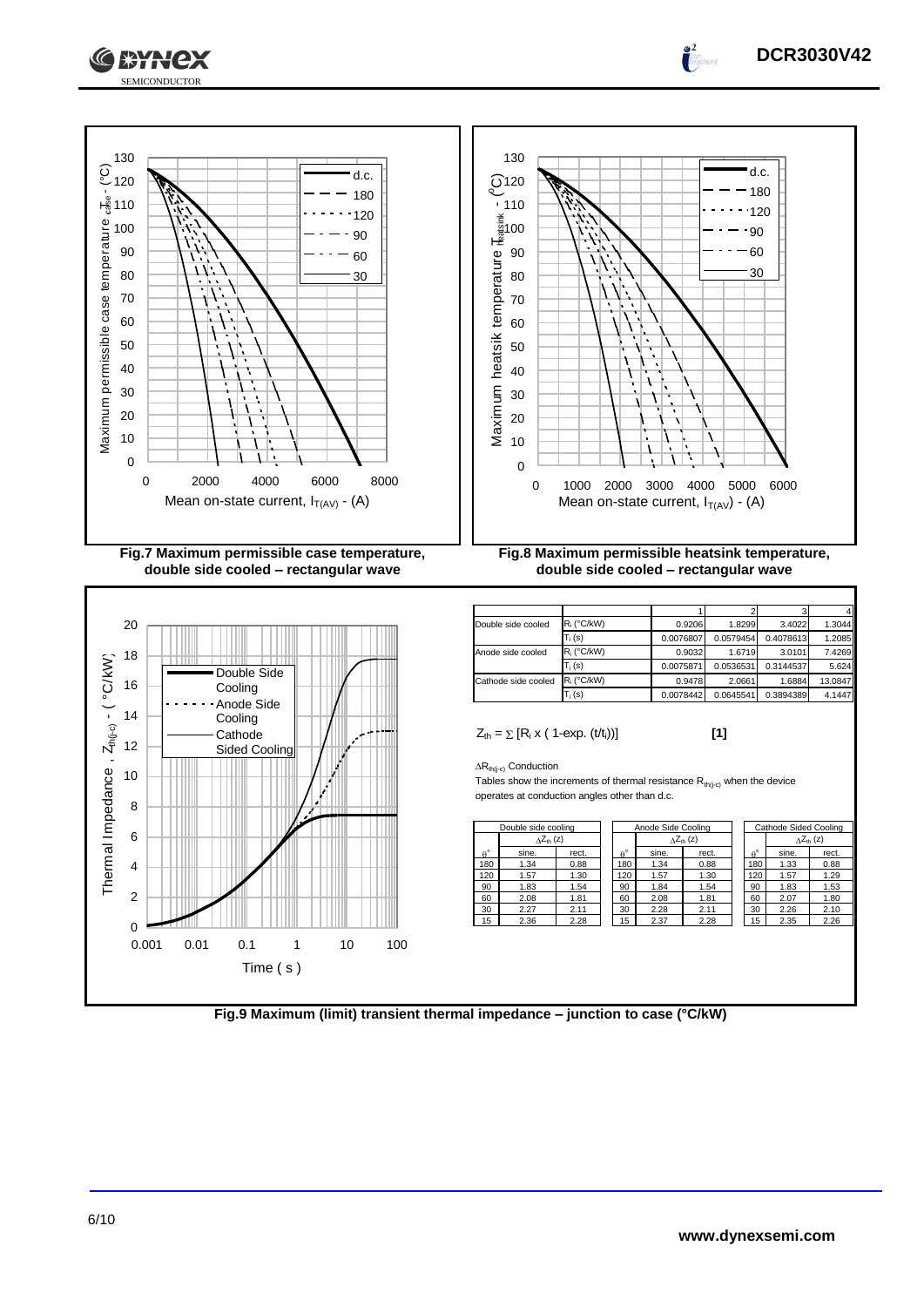

 $100$ 

Surge current, I<sub>TBM</sub> (MA)





**Fig. 12 Stored Charge Fig. 13 Reverse Recovery Current**

 $\sim$  2500V /<sub>РМ</sub> ~ 1700V

reverse voltages

snubber as approriate to control

0

2000

4000

6000 8000

10000

Store Charge, Quinter Contractor Contractor Contractor Contractor Contractor Contractor Contractor C

Stored Charge, Q - (uC)

12000 14000

16000 18000

 $\uparrow$  ()

1

**DCR3030V42**

 $\int_0^2$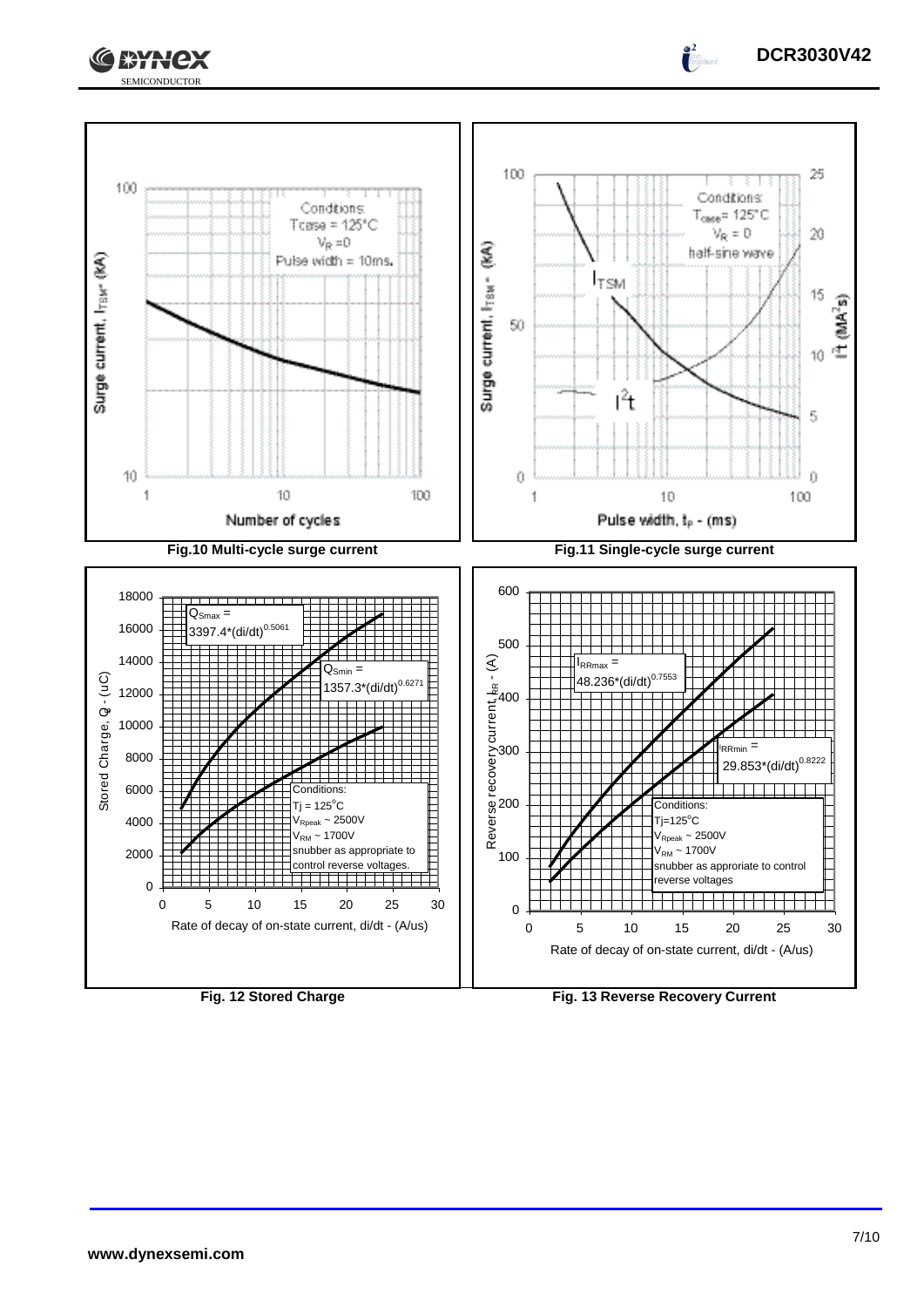

**Fig14 Gate Characteristics**



**Fig. 15 Gate characteristics**

**DCR3030V42**

 $\int_{0}^{2}$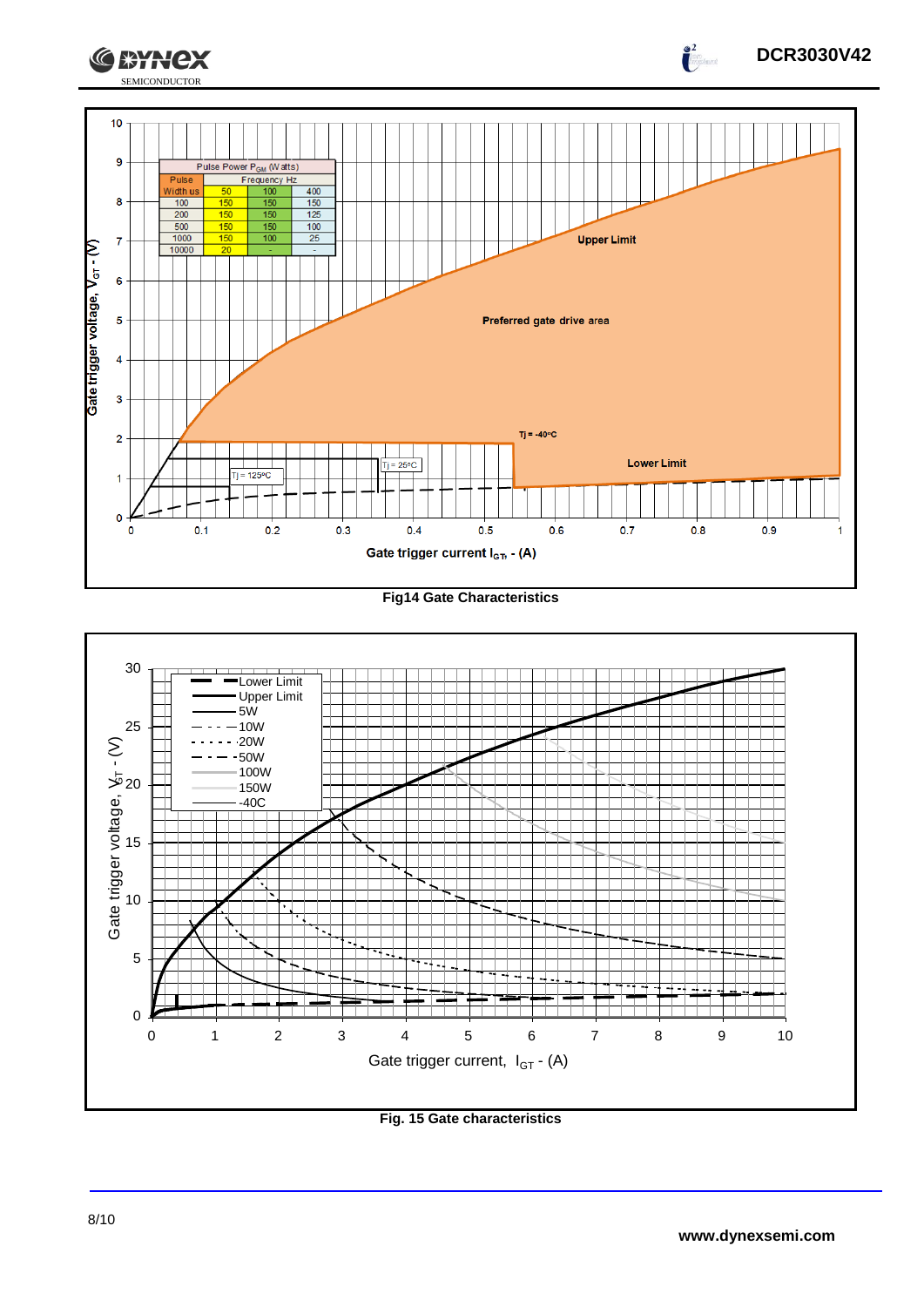

 $\int_0^2$ 

# **PACKAGE DETAILS**

For further package information, please contact Customer Services. All dimensions in mm, unless stated otherwise. DO NOT SCALE.



**Fig.16 Package outline**